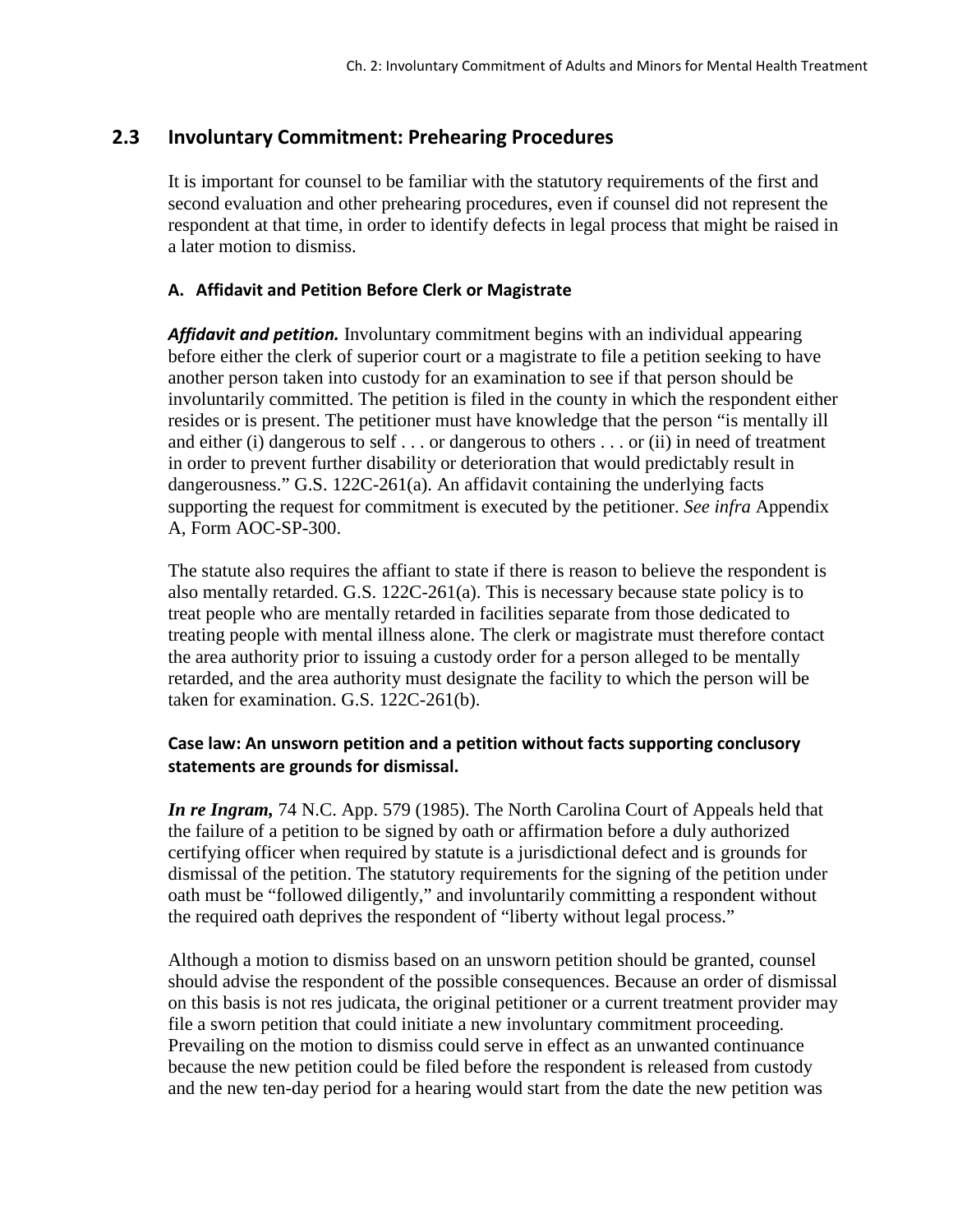filed, thus extending the time the respondent would be in custody prior to a hearing on the merits.

*No facts supporting conclusory statements.* The petition must contain facts supporting the allegations that the respondent is mentally ill and dangerous to self or others. In *Ingram,* the petition stated:

"Respondent has strange behavior and irrational in her thinking. Leaves home and no one knows of her whereabouts, and at times spends night away from home. Accuses husband of improprieties."

74 N.C. App. at 579.

The court held that the paragraph quoted above contained conclusory statements and statements that did not provide facts illustrating mental illness and danger to self or others. These statements did not form a sufficient basis for a determination of reasonable grounds for issuance of a commitment order. *Id.* at 581.

Filing a motion to dismiss based on the insufficiency of the allegations in the petition may be a better strategy than moving to dismiss because of an unsworn petition, as it is based more on the substance of the case. The petitioner would not be allowed to refile a petition with the same allegations, and the original petitioner might not have observed the more recent actions of the respondent. On the other hand, the attending physician at the facility might have sufficient information on which to file a new petition. This might lead to a delay in the hearing, just as with a dismissal based on the technical insufficiency of the petition. Counsel should advise the client of the possibility of the petition being refiled and discuss the pros and cons of filing a motion to dismiss with the client to enable the client to make an informed decision on how to proceed.

#### **Case law: A petition may be based on hearsay.**

*In re Zollicoffer,* 165 N.C. App. 462 (2004). The North Carolina Court of Appeals affirmed that it is permissible for a petition for involuntary commitment to be based on hearsay information. In *Zollicoffer,* the respondent appealed the failure of the lower court to grant his motion to dismiss the petition based on the hearsay contained therein. The court held that there was no requirement that the petition be based on first-hand knowledge and that the petition before the magistrate [or clerk of superior court], which the court characterized as a hearing, was not subject to the rules of evidence.

# **B. Custody Order for Examination**

The clerk or magistrate must first review the petition to determine if there are "reasonable grounds to believe that the facts alleged in the affidavit are true." G.S. 122C-261(b). There must be a determination of whether the respondent is "probably mentally ill and either (i) dangerous to self . . . or dangerous to others . . . or (ii) in need of treatment in order to prevent further disability or deterioration that would predictably result in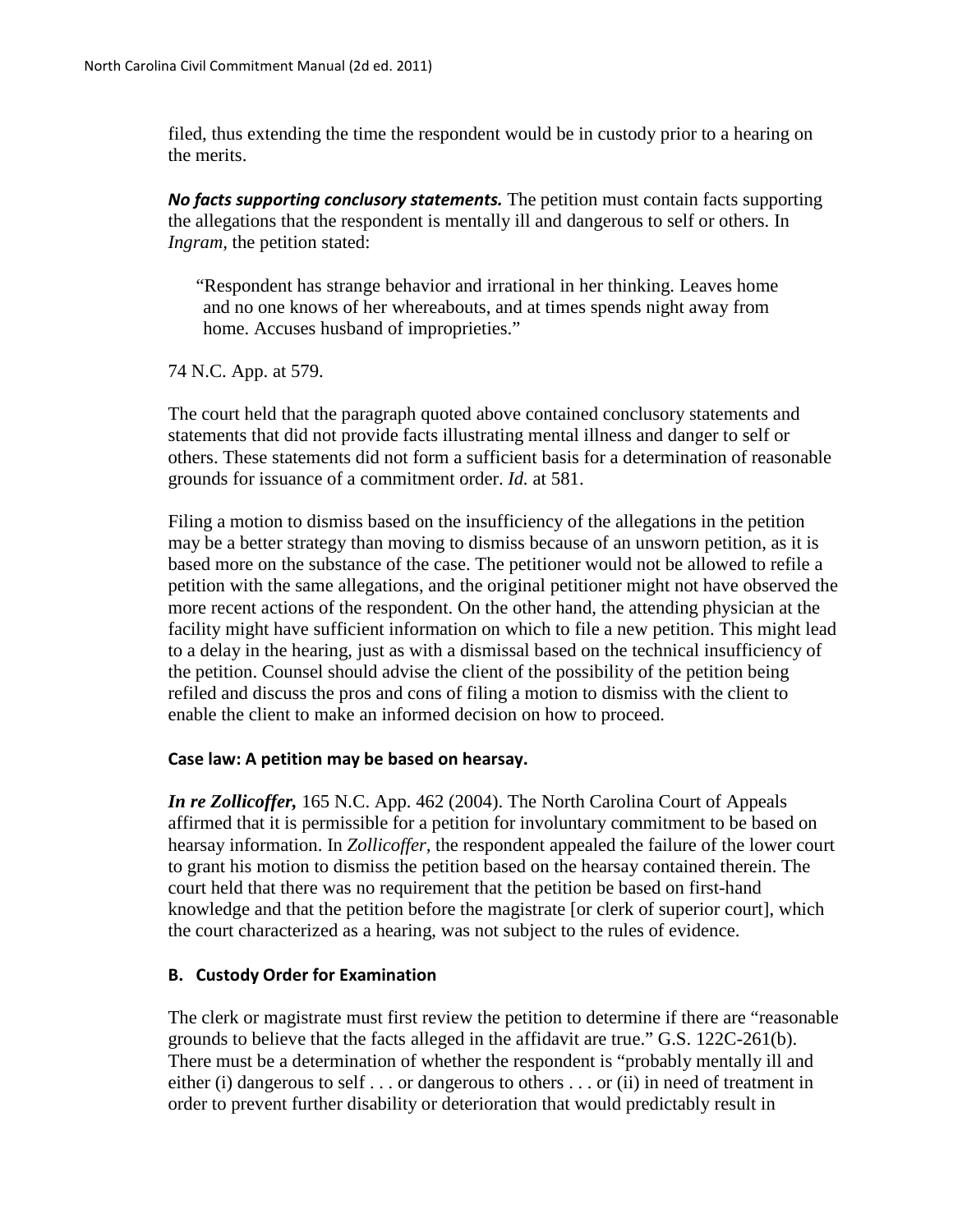dangerousness." *Id.* If these conditions are met, the clerk or magistrate must issue an order to a law enforcement officer, or other authorized person, to take the respondent into custody for examination by a physician or eligible psychologist. *Id.*; *see infra* Appendix A, Form AOC-SP-302.

Where reasonable grounds are not found, the respondent is free from the threat of detention for involuntary commitment based on the petitioner's current allegations. This is the first of four opportunities prior to the district court hearing for the commitment process to end and for the respondent to be released from further involuntary detention. The respondent also may be released by the examining practitioner at either the first or second examinations or by the treating physician prior to the district court hearing.

On issuance of a custody order, the clerk or magistrate must provide the petitioner and respondent, if present, with specific information regarding the next steps that will occur. G.S. 122C-261(b).

*Practice note:* If the petitioner reports not knowing that he or she was requesting an involuntary commitment from the clerk or magistrate, counsel should inquire as to what information about the proceedings was provided to the petitioner by the clerk or magistrate when that official took the petitioner's affidavit. In a contested case, if it appears that no official notified the petitioner that he or she was requesting involuntary commitment, this violation of the requirements of G.S. 122C-261(b) should be brought to the attention of the court in support of the respondent's request for discharge.

G.S. 122C-261(b) presumes that the magistrate will issue the custody order within a reasonable time after presentation of the affidavit and petition. However, a significant delay in issuance of the custody order may subject the entire process to dismissal at the district court hearing, particularly when the length of delay indicates that the magistrate is accommodating non-statutory interests. *See infra* Appendix 2-2, Memorandum to Magistrates from Mark Botts (Nov. 15, 2009).

#### **C. Transportation Procedures**

Although the respondent's attorney is not involved in transportation arrangements for the client, counsel may be asked to answer questions concerning transportation to the hospital, between hospitals, to court, and home after discharge. Transportation considerations also may affect commitments. For example, an involuntary commitment petition might be filed by a law enforcement officer primarily to secure transportation for a cooperative person from a mental health center to a hospital. Additionally, counsel may need to address systemic problems with transportation, such as the repeated failure to provide an escort of the same sex as the respondent being taken into custody.

*Within a county.* Transportation of a respondent for involuntary commitment proceedings within a county is generally provided by either the city or the county. The city must transport a city resident as well as any person taken into custody within the city.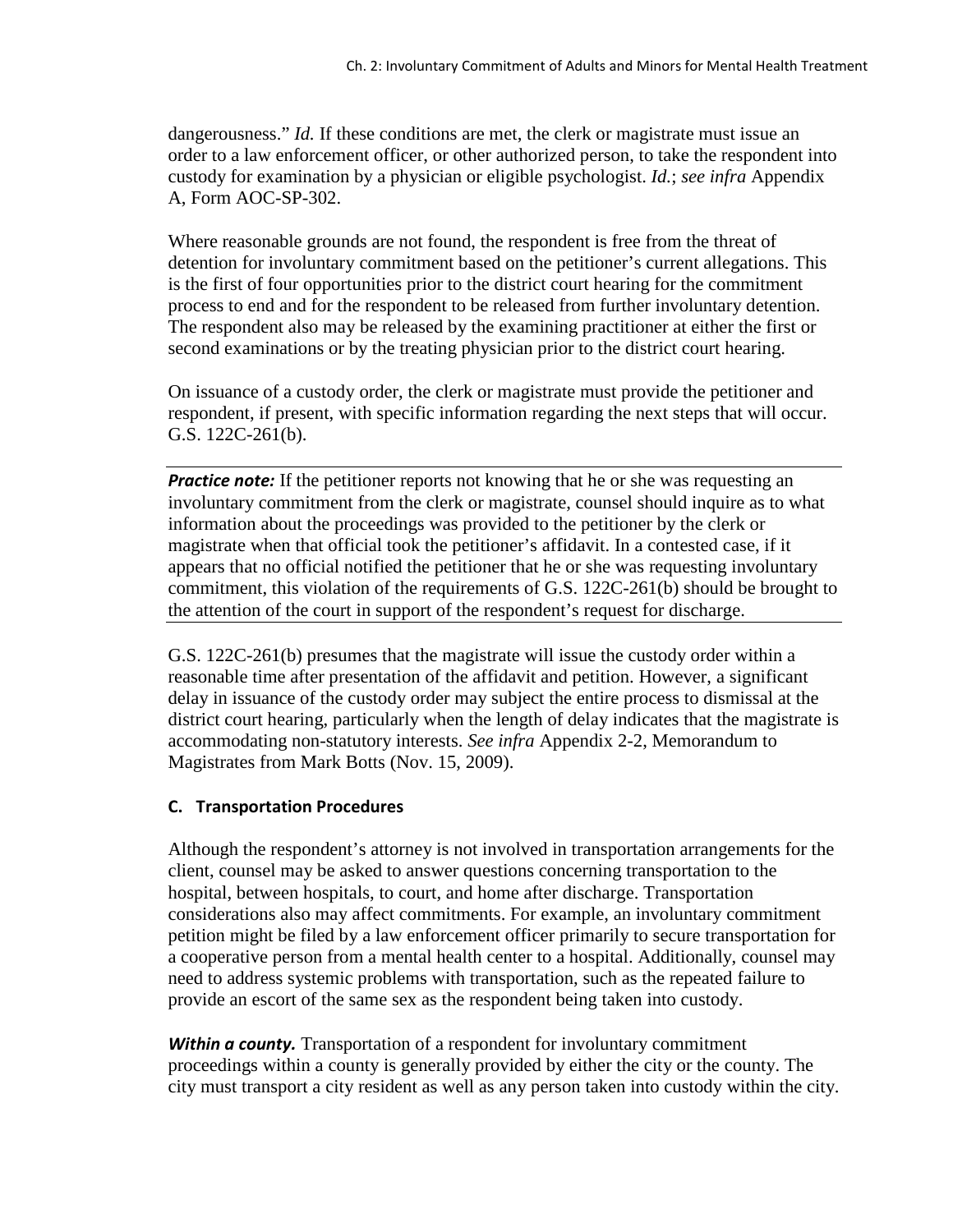The county transports non-city residents and those taken into custody outside city limits. G.S. 122C-251(a).

*Between counties.* Transportation of a respondent between counties for admission to a facility is generally provided by the county where the respondent was taken into custody. The sheriff is allowed to cross county lines for the purpose of assuming custody pursuant to a petition and for the purpose of transporting a patient to a facility. *See* G.S. 122C-261(e). The county where the petition was initiated must transport a respondent who requests a change of venue back to the initiating county for the district court hearing. G.S. 122C-251(b). The county of the respondent's residence must provide transportation between counties upon the respondent's discharge from the facility, although the respondent may arrange for private transportation and assume any expense thereof. *Id.*

**Other provisions.** Counties and cities may use their own vehicles or may contract to use private vehicles. Law enforcement officers are to wear plain clothes and drive unmarked vehicles "[t]o the extent feasible." G.S. 122C-251(c). They also must advise respondents being taken into custody, "to the extent possible," that they are being taken for treatment for the safety of themselves and others and are not being arrested and have not committed a crime. *Id.* The city or county must provide either a driver or attendant of the same sex as the respondent, unless a family member is allowed to accompany the respondent. G.S. 122C-251(d).

In addition to using law enforcement personnel, cities and counties may use trained volunteers and personnel from public and private agencies, including private hospital staff, to provide all or part of the transportation required. The training must ensure the safety and protection of both the public and the respondent. G.S. 122C-251(g).

**Costs.** The county of the respondent's residence is generally responsible for the costs of transportation and must reimburse the state, another county, or a city that has transported the respondent pursuant to the commitment statutes. The county of residence, after giving proper notice and opportunity to object, may seek reimbursement from: 1) a non-indigent respondent; 2) a person or entity with sufficient assets who is legally liable for the respondent's support; 3) a person or entity that is contractually responsible for the cost; or 4) any person or entity otherwise liable for the cost under federal, state, or local law. G.S. 122C-251(h).

*Qualified immunity for law enforcement officers.* Law enforcement officers providing transportation are allowed to use "reasonable force to restrain the respondent" for the safety of the respondent and others. G.S. 122C-251(e). If "reasonable measures" are employed, the law enforcement officer cannot be held criminally or civilly liable for assault, false imprisonment, or other torts or crimes in carrying out statutory duties. *Id.*

#### **D. Custody and Transport to First Examination**

The law enforcement officer or other authorized person is to take the respondent into custody within twenty-four hours after the order is issued. G.S. 122C-261(e). A new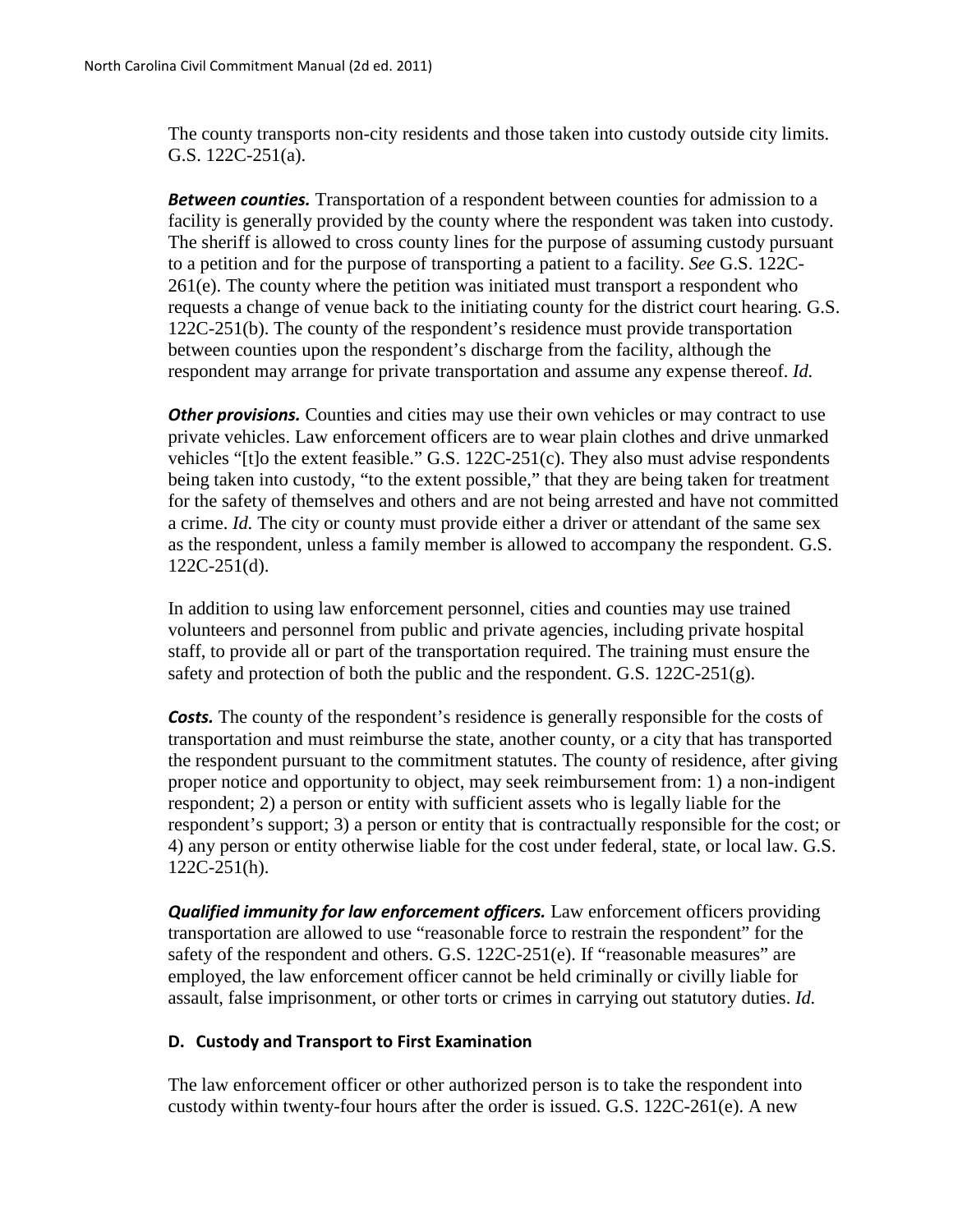custody order must be obtained if the time expires without custody being assumed. The law enforcement officer has no authority to assume custody after the order expires, and a respondent taken into custody without a valid order would have grounds to move to dismiss the petition.

After being taken into custody, the respondent must be transported to an area facility for a first examination by a physician or eligible psychologist. G.S. 122C-263(a). After the magistrate's review of the affidavit, the first examination is the next opportunity available for the respondent to be released from involuntary detention during the commitment process. If there is no physician or eligible psychologist at the area facility available to perform the examination, the respondent may be taken to any physician or eligible psychologist in the local area. Occasionally, neither a physician nor an eligible psychologist is immediately available, in which case the respondent may be temporarily detained pending examination. Temporary detention is allowed in an area facility if available, in the respondent's home under appropriate supervision, in a private hospital or clinic, in a general hospital, or in a state facility for the mentally ill. The statute specifically provides that the temporary detention may not be in a jail or other penal facility. *Id.*

# **E. First Examination Requirements**

*Factors to be evaluated.* The physician or eligible psychologist must perform the examination as soon as possible and no later than twenty-four hours after the respondent's arrival. G.S. 122C-263(c).

The examiner must evaluate four factors:

- "(1) Current and previous mental illness and mental retardation including, if available, previous treatment history;
- (2) Dangerousness to self . . . or others . . . ;
- (3) Ability to survive safely without inpatient commitment, including the availability of supervision from family, friends or others; and
- (4) Capacity to make an informed decision concerning treatment."

*Id.*; *see infra* Appendix A, Form DMH 5-72-01.

*Criteria for inpatient commitment.* The examiner must find that the respondent is mentally ill and dangerous to self or others in order to recommend inpatient commitment. G.S. 122C-263(d)(2).

*Criteria for outpatient commitment.* The examiner must make the following determinations for recommendation of outpatient commitment:

- "a. The respondent is mentally ill;
- b. The respondent is capable of surviving safely in the community with available supervision from family, friends, or others;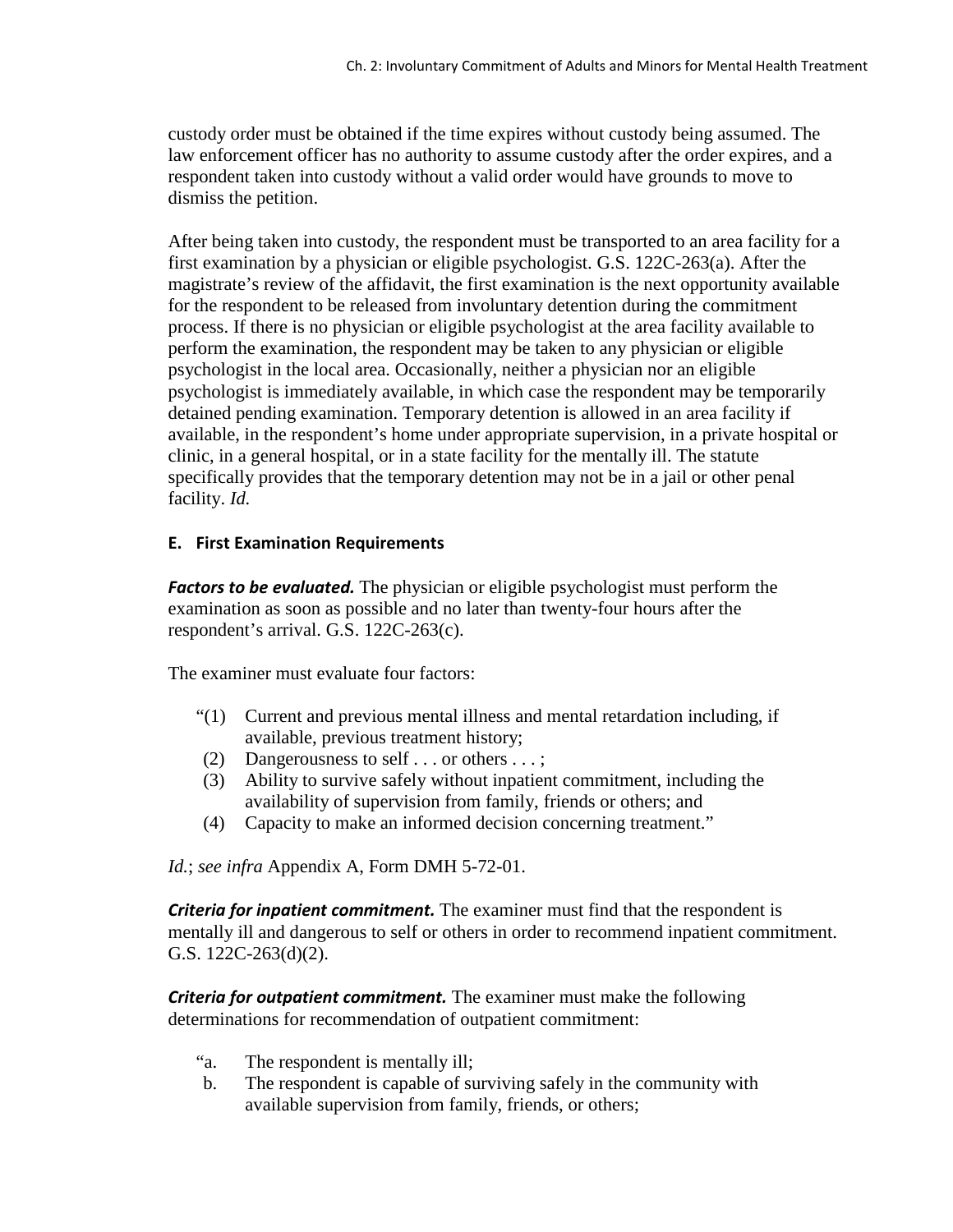- c. Based on the respondent's psychiatric history, the respondent is in need of treatment in order to prevent further disability or deterioration that would predictably result in dangerousness as defined by G.S. 122C-3(11); and
- d. The respondent's current mental status or the nature of respondent's illness limits or negates the respondent's ability to make an informed decision to seek voluntarily or comply with recommended treatment."

## G.S. 122C-263(d)(1).

*Temporary waiver of requirement for physician or eligible psychologist to perform first examination.* A bill effective July 1, 2003, S.L. 2003-178, and extended periodically allows the Secretary of Health and Human Services, on the request of a local management entity (LME), to waive temporarily the statutory requirement that either a physician or eligible psychologist perform the initial examination. Session Law 2010-119 continues this program until October 1, 2012. The waiver applies only on a "pilotprogram basis" upon request and if certain criteria are met. A maximum number of twenty programs may receive a waiver, which would allow the first examination to be performed by a licensed clinical social worker, a masters level psychiatric nurse, or a masters level certified clinical addictions specialist.

### **F. First Examination via Telemedicine**

G.S. 122C-263(c) provides that when the first examination is performed by a physician or eligible psychologist, the respondent either may be in the physical presence of the physician or eligible psychologist or may be examined using telemedicine equipment and procedures. For the purpose of this part of the statute, "telemedicine" is "two-way realtime interactive audio and video between places of lesser and greater medical capability or expertise . . . when distance separates participants who are in different geographical locations." G.S. 122C-263(c). The examiner "must be satisfied to a reasonable medical certainty that the determinations made . . . would not be different" if done face to face. *Id.*  If not so satisfied, the examiner must indicate that in writing on the first examination report. The respondent then must be transported for a face-to-face examination. The statute does not expand the twenty-four hour limitation provided for the first examination to occur.

If these conditions are met, G.S. 122C-263(c) supersedes *McLean v. Sale,* 54 N.C. App. 538 (1981), in which the North Carolina Court of Appeals held that the examiner has an affirmative duty to personally examine the respondent prior to forming and putting in writing a recommendation.

If the respondent reports that the professional who signed the examination report did not perform an examination—whether face-to-face or via telemedicine—counsel should discuss the pros and cons of moving to dismiss, discussed *supra* under the case law portion of § 2.3A. Counsel should also advise the respondent of the need to seek private counsel if the respondent plans to bring a cause of action for breach of the examiner's affirmative duty.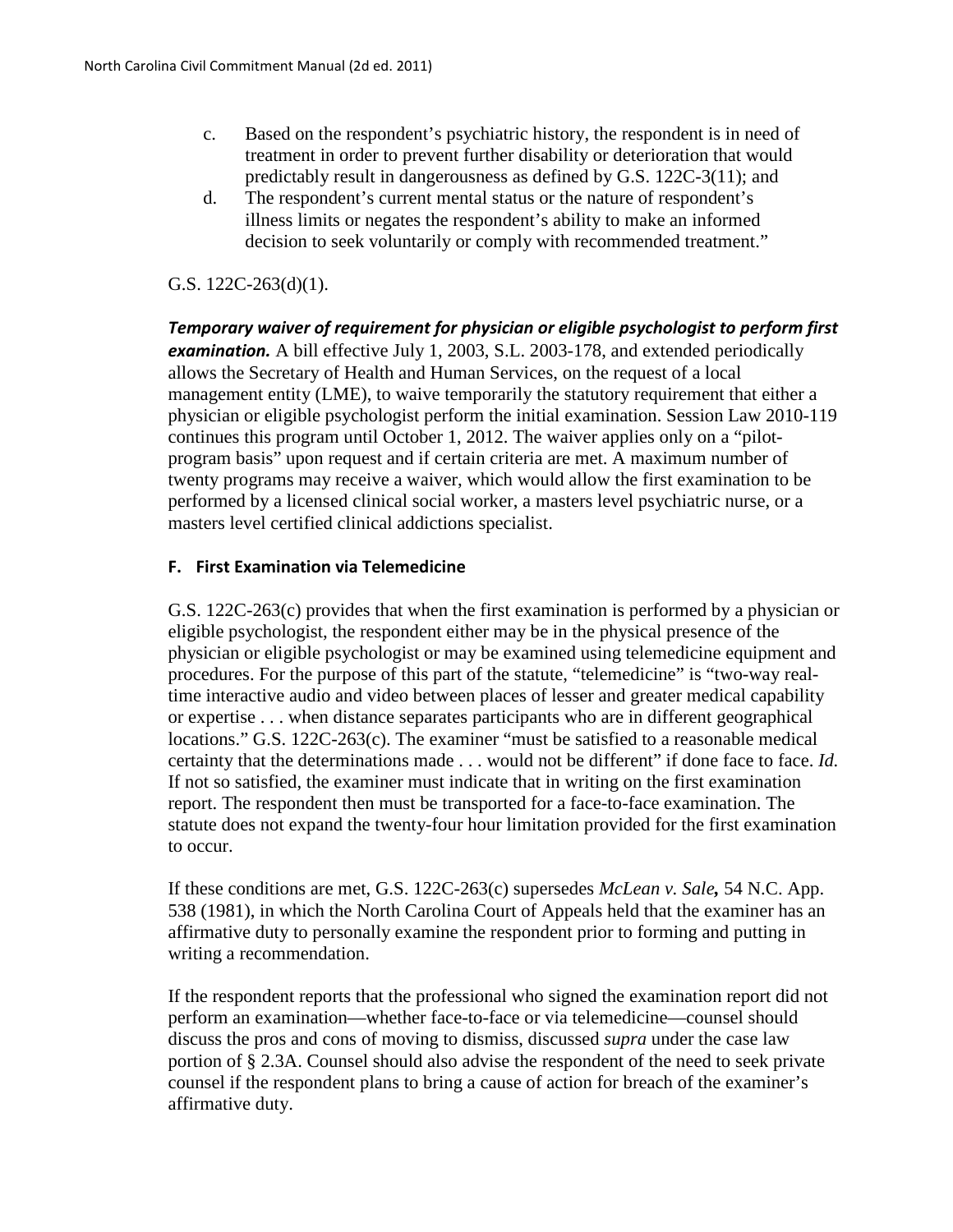# **G. Determination by Physician or Eligible Psychologist**

At the conclusion of the first examination, the physician or eligible psychologist must determine whether the respondent meets the criteria for inpatient commitment, outpatient commitment, or neither, in which case the respondent must be released. G.S. 122C-263(d).

*Inpatient.* If the examiner determines that the respondent is mentally ill and dangerous to self or others and cannot be treated on an outpatient basis, inpatient commitment must be recommended and noted on the examination report. If inpatient commitment is recommended, the law enforcement officer or other designated person must transport the respondent to a 24-hour facility for the custody and treatment of involuntary clients pending a district court hearing or, if there is no such 24-hour facility and if the respondent is unable to pay for care at a private 24-hour facility, to a state facility for the mentally ill for "custody, observation, and treatment and immediately notify the clerk of superior court of this action." G.S. 122C-263(d)(2).

**Outpatient.** If the examiner finds that the respondent can be treated on an outpatient basis, this must be recorded and recommended on the examination report. The examiner must show on the report the name, address, and telephone number of the proposed outpatient physician or treatment center. The law enforcement officer or other designated person must take the respondent home, or with the consent of all, to the residence of an individual located in the county where the petition was filed. G.S. 122C-263(d)(1).

If the examiner is not the proposed outpatient provider, the respondent must be given in writing the name, address, and telephone number of the proposed outpatient treatment physician or center. The respondent also must receive a written notice listing the date and time to appear for an appointment with the proposed treatment provider. The examiner is required to telephone the proposed treatment provider prior to the appointment date, as well as send a copy of the notice and examination report. G.S. 122C-263(f).

# **H. Alternative Procedure to Petition Before Clerk or Magistrate: Affidavit by Physician or Eligible Psychologist**

Rather than going before a clerk or magistrate to file a petition, a physician or eligible psychologist may perform an examination of the respondent in compliance with the criteria discussed *supra* in § 2.3E, and then appear before "any official authorized to administer oaths," including a notary public, to execute an affidavit. G.S. 122C-261(d); *see infra* Appendix A, Forms DMH 5-72-01-A and DMH 5-72-01-B.

The affidavit may be transmitted via fax to the clerk or magistrate as long as the original is mailed to that official within five days. The clerk or magistrate reviews the affidavit and, if the commitment criteria are met, issues a custody order for the respondent to be transported to a 24-hour facility. The examination and affidavit of the physician or eligible psychologist substitute for both the petition before a clerk or magistrate and the statutorily-mandated first examination after a petition is filed.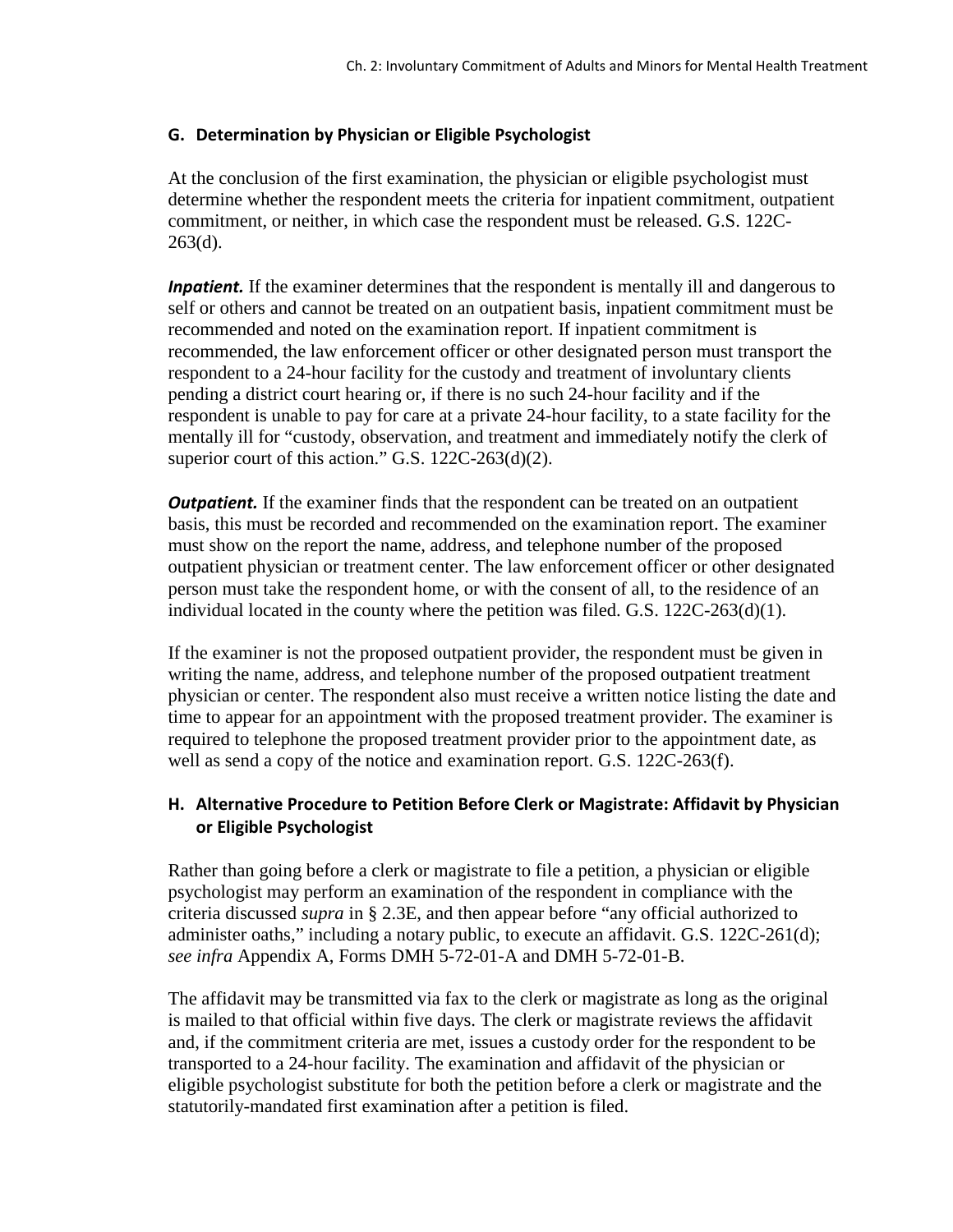#### **I. Transport to 24-Hour Facility for Inpatient Treatment**

If the physician or eligible psychologist who performed the first examination determines that the individual meets the criteria for inpatient commitment, the law enforcement officer or other designated person must then transport the respondent to a 24-hour facility pending the hearing to review the commitment. An area 24-hour facility is the preferred placement, with a private hospital being the next choice if the respondent is able to pay. If there is no area facility and the respondent is indigent, the respondent is taken to a state facility for the mentally ill. The clerk of superior court is to be notified immediately by the law enforcement officer or other designated person of the admission to a state facility. G.S. 122C-263(d)(2).

#### **J. First Examination Detention Limited to Seven Days**

According to G.S. 122C-263(d)(2), the respondent may be "temporarily detained" at the place of the first examination while waiting for transport to the 24-hour facility. Until the revision of G.S. 122C-263(d)(2) in 2009, temporary detention had not been defined, nor had there been a statutory remedy when the detention appeared excessive. According to the new version of G.S. 122C-263(d)(2), if the respondent is temporarily detained and a 24-hour facility is not available or medically appropriate seven days after issuance of the custody order, a physician or eligible psychologist must report this to the clerk and the proceedings must be terminated.

Termination of the proceedings does not necessarily preclude initiation of new involuntary commitment proceedings. However, re-petitioning for commitment is only allowed on certain conditions that preserve a modicum of rights for the respondent. A new petition is allowed only if subsequent supporting affidavits are based on a new examination of the respondent and do not contain any of the information relied on in the previous filing. Bear in mind that 122C-270(a) provides counsel only for initial hearings, rehearings, and supplemental hearings. Generally, counsel is appointed after the respondent's admission to the 24-hour facility. *See supra* § 2.1 (right to counsel). Therefore, the respondent may not have benefit of counsel during this potentially lengthy prehearing detention. Procedural relief for respondents at this juncture would require extraordinary measures, e.g., a writ of habeas corpus.

**Practice note:** A new filing could potentially result in an additional seven-day waiting period for bed space at a 24-hour facility. Once appointed, respondents' counsel should ask clients about the length of time they were held in the hospital waiting for a bed at the 24-hour facility. Violations of the statute warrant dismissal. In addition, attorneys who regularly represent respondents in commitment proceedings should ask commitment clerks to notify them when a first examiner terminates a commitment and then re-files new commitment papers based on the seven-day rule. If so notified by the clerk's office, respondents' counsel should bring any violation of a respondent's due process rights to the attention of the commitment court through appropriate motion. In addition, a respondent's attorney should address any chronic systemic problems with successive seven-day holds with their supervisor or with the chief district court judge.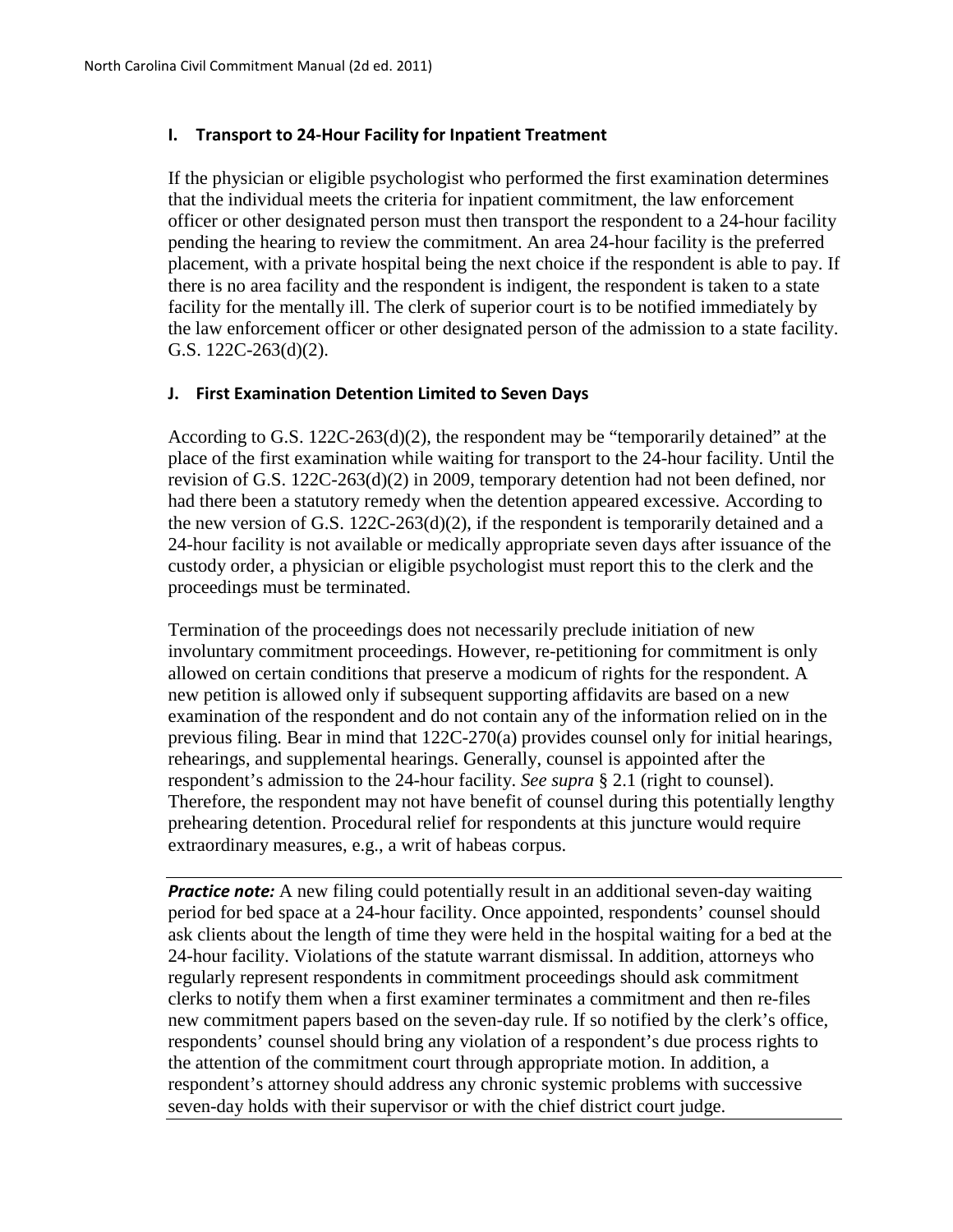### **K. Second Examination by Physician**

A physician must perform a second examination within twenty-four hours of the respondent's arrival at a 24-hour facility. The examiner cannot be the physician who performed the first examination or an eligible psychologist. The second examination provides another opportunity prior to the ten-day hearing at which the respondent may be released from involuntary detention. As with the initial examination, the respondent must be assessed to determine if the criteria for inpatient or outpatient commitment are present. Again, if the criteria for neither are present, the respondent must be released. G.S. 122C-266(a); *see infra* Appendix A, Form DMH 5-72-01.

*Inpatient*. If the criteria for inpatient commitment are met, the respondent is held at the 24-hour facility pending the district court hearing. G.S. 122C-266(a)(1). The treating physician may release the respondent at any time during the process if the respondent no longer meets the criteria for commitment, except for certain cases referred through the criminal justice system. G.S. 122C-266(a)(3); *see also infra* Chapters 7, 8, and 9.

*Outpatient.* If the criteria for outpatient commitment are met, the respondent must be released pending the district court hearing. The examiner must provide the respondent, and show on the written examination report, the name, address and telephone number of the proposed outpatient treatment physician or center. In addition, the respondent must be given the date and time for the first outpatient appointment. It is the examiner's responsibility to send a copy of the examination report to the proposed outpatient treatment physician or center, as well as to notify the physician or center by telephone. G.S. 122C-266(a)(2).

# **Case law: The failure to obtain a second physician examination requires that the commitment order be vacated.**

*In re Barnhill, 72 N.C. App. 530 (1985). Failure to obtain a second examination by a* physician is a fatal procedural error requiring that the commitment order be vacated. In *Barnhill,* a physician petitioned for the issuance of a custody order under former statute G.S. 122-58.3. The North Carolina Court of Appeals noted that the record contained no evidence that a second examination was performed as required under the former statute, a requirement now codified in G.S. 122C-261(d) and 122C-266. The court held that the statutory requirements must be followed diligently and vacated the order of commitment for failure to comply. 72 N.C. App. at 532.

#### **L. Outpatient Commitment: Examination and Treatment Pending Hearing**

*Prehearing examination.* When outpatient commitment is recommended by an examiner and the respondent is released pending the district court hearing, the respondent is required to attend an appointment with the proposed outpatient treatment provider. If the respondent does not appear as scheduled, the proposed treatment provider must notify the clerk of superior court. The clerk is required to issue an order for a law enforcement officer or other designated person to take the respondent into custody and transport the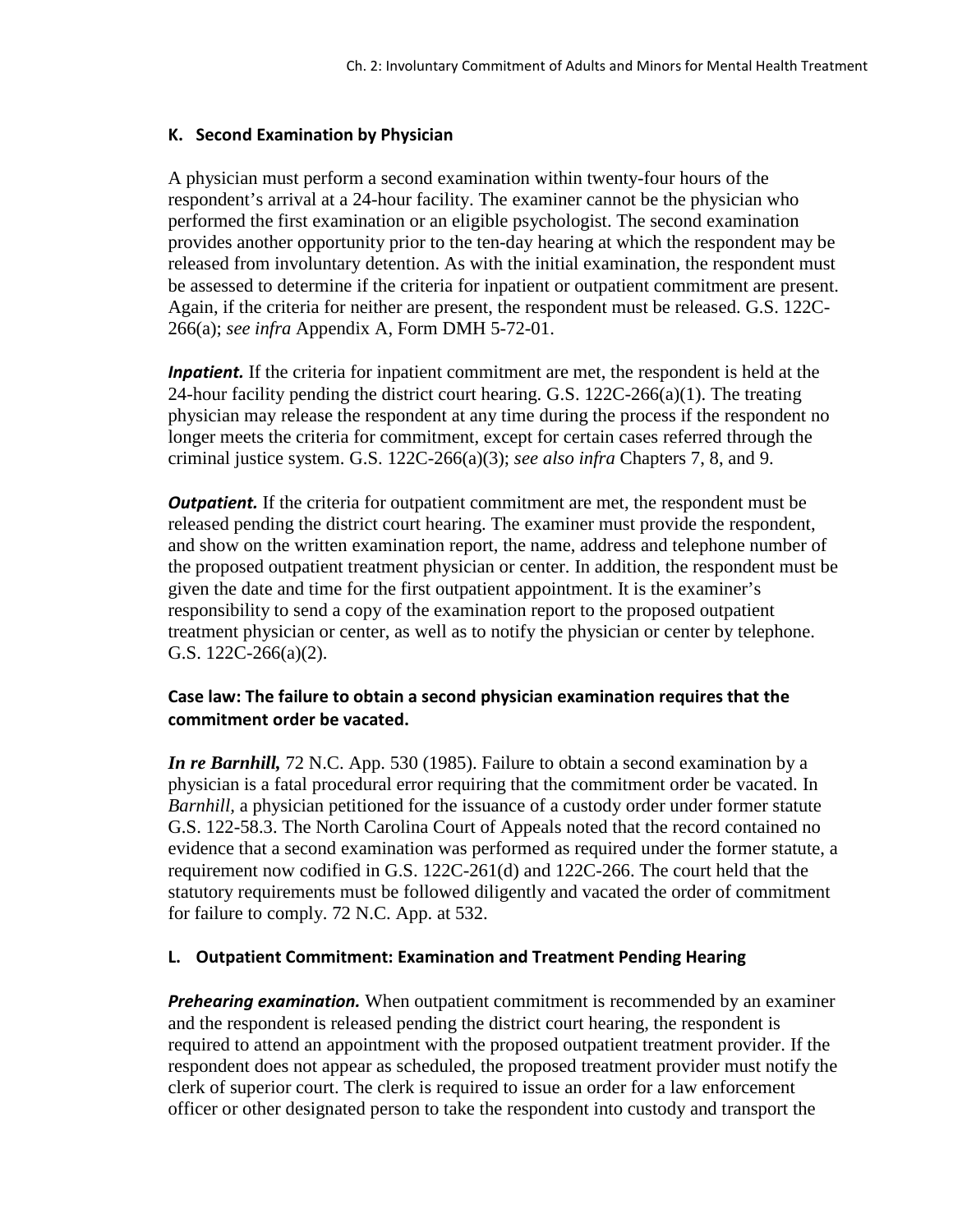respondent for an evaluation. G.S. 122C-265(a); *see infra* Appendix A, Form AOC-SP-224.

*Treatment.* The proposed outpatient treatment provider may prescribe appropriate medications but may not physically force the respondent to take the medications. Other appropriate treatment may also be prescribed, but the respondent may not be forcibly detained for purpose of treatment. G.S. 122C-265(b), (c).

*Change of recommendation.* If the outpatient physician or center determines before the district court hearing that the respondent no longer meets the criteria for outpatient commitment, the respondent must be released and the clerk of court notified of the action. The outpatient proceedings are then terminated. G.S. 122C-265(d).

If the outpatient physician or center determines that the respondent now meets the criteria for inpatient commitment, new proceedings must be initiated by petition or by affidavit of physician or eligible psychologist. G.S. 122C-265(e). Upon initiation of proceedings for inpatient commitment, the clerk in the county where the respondent is being held must send notice to the clerk in the county where the outpatient commitment was initiated, if the counties are different. The outpatient commitment proceeding is then terminated. G.S. 122C-265(f).

### **M. Duties of Clerk of Superior Court**

**Inpatient commitment.** The clerk of court in the county where the 24-hour facility is located must calendar the district court hearing on receipt of a recommendation from a physician or eligible psychologist for inpatient commitment. G.S. 122C-264(b). The hearing must be held within ten days of the date the respondent was taken into the custody of law enforcement. G.S. 122C-268(a). If the clerk or magistrate determined at the time the custody order was issued that a respondent at a non-state facility is indigent, counsel must be appointed. *See* G.S. 122C-268(d). For respondents at the state psychiatric hospitals, indigency is determined by Special Counsel in accordance with G.S. 7A-450(a), although it is subject to redetermination by the court. G.S. 122C-270(a).

Notice of the hearing is to be provided by the clerk to the respondent, the respondent's counsel, and the petitioner. The petitioner may waive notice by filing a written waiver with the clerk. G.S. 122C-264(b).

**Outpatient commitment.** The clerk in the county where the petition is initiated must calendar the district court hearing on receipt of a recommendation by a physician or eligible psychologist for outpatient commitment. The clerk is to provide notice of the time and place of the hearing to the respondent, the proposed outpatient treatment physician or center, and the petitioner. The petitioner is allowed to waive notice by filing a written waiver with the clerk of court. G.S. 122C-264(a).

There is no statutory provision for notice to counsel for the petitioner, as there is no requirement that the petitioner be represented.